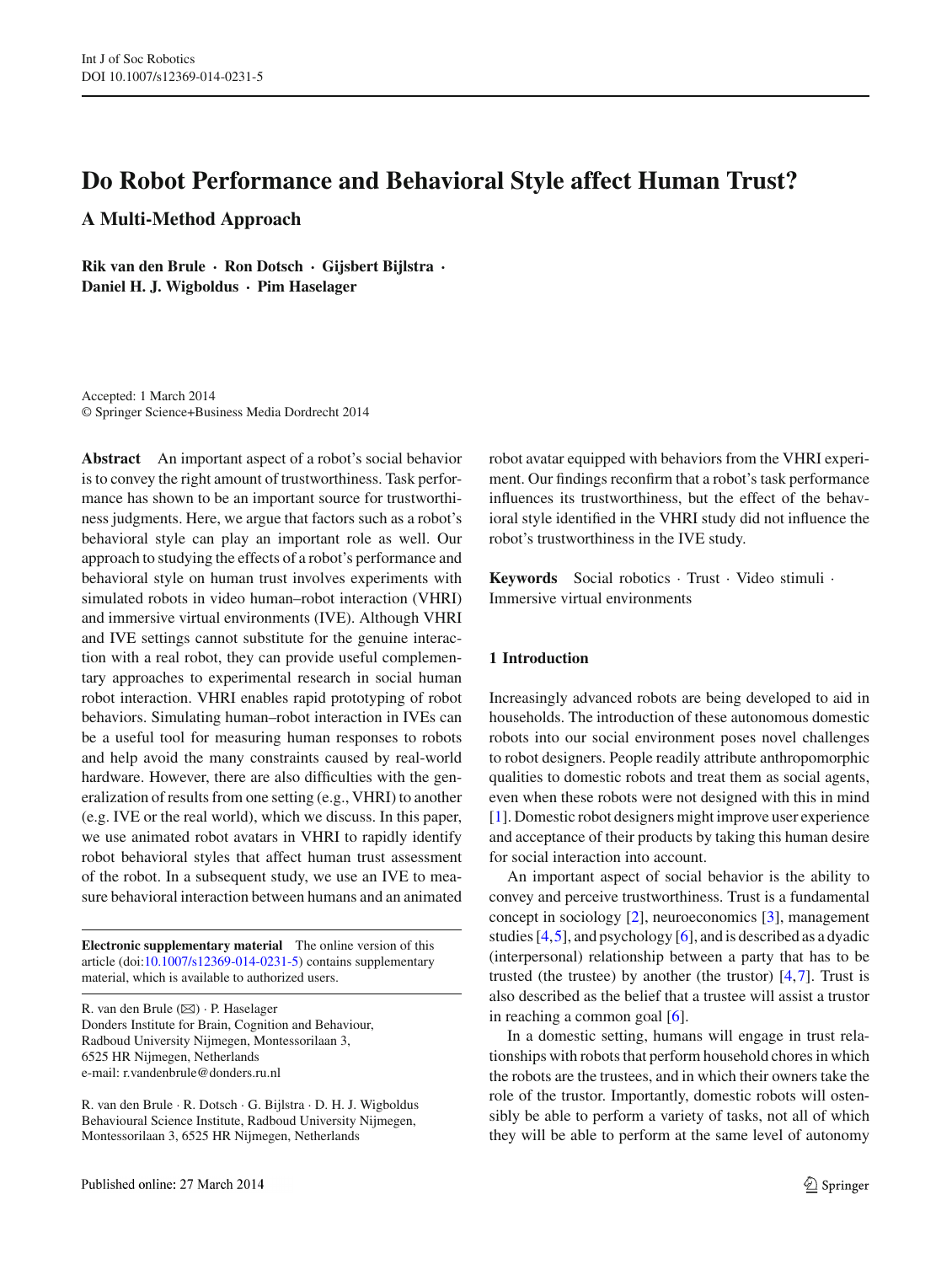and/or expertise. Robots may be fully proficient at some sets of tasks, but at others only sufficient, or sufficient under guidance, or simply incapable. For instance, robots may be very competent at mowing lawns, but less so at doing the dishes. Also, because households can be quite dynamic, a domestic robot might encounter situations during routine operations in which it can no longer ensure a good outcome of its actions. An important way to prevent misunderstandings or even accidents, is to equip domestic robots with the means to convey their to be expected level of trustworthiness on a task in a natural way.

Trustworthiness of a trustee can be construed using several sources. Task performance could be the most objective source for trust, because in general previous behavior is a good predictor of future outcomes [\[8\]](#page-11-7). Consequently, ideally trustworthiness is estimated from prior observation. However, task performance is difficult to determine without previous interaction or knowledge of the robot.

Aside from task performance, trust is based also on more immediately observable, yet more subjective factors. Trust arises not only from *how well* a task is performed, but also from *the way* it is performed. This more subjective factor can be split into appearance  $[9-11]$  $[9-11]$  and behavioral style.

Appearance is the way a trustee (e.g. a robot) looks, and cannot be easily changed. In contrast, we define behavioral style as all the externally observable nonverbal aspects of the way a robot behaves while engaged with a task, such as the trustee's body language, facial expression, looking behavior or the way the trustee moves and acts. Nonverbal behavioral cues of confidence or doubt can be easily displayed and changed, and this should affect the trustworthiness interpretation of a trustee. For instance, it has been shown that interviewer manners, such as position and gestures, have a significant effect on the interviewer's perceived trustworthiness [\[12](#page-11-10)[,13](#page-11-11)].

A recent meta-analysis on human–robot trust relationships found that a robot's performance aspects, such as its reliability and predictability, were found to have the biggest influence on trust. However, other robot attributes, such as its level of anthropomorphism, and personality, were also found to play a small but sizeable role in the development of trust [\[14](#page-11-12)].

Unfortunately, to our knowledge, no research exists in an HRI context regarding the way in which trustworthiness information is derived from nonverbal behavioral styles of trustees during social interaction (but see [\[15](#page-11-13)]). The main goal in this research therefore is to identify behavioral styles that robots are able to display so that they are noticed by humans, and that may affect the extent to which a robot is trusted.

Subjective sources of trustworthiness are especially useful when task performance information is unavailable. They can be used to develop an initial estimation of a trustee's trust-

| <b>Table 1</b> Calibration of trust |  |
|-------------------------------------|--|
|                                     |  |
|                                     |  |
|                                     |  |

<span id="page-1-1"></span>

| Perceived trustworthiness | Actual trustworthiness |                 |  |  |  |  |
|---------------------------|------------------------|-----------------|--|--|--|--|
|                           | Low                    | High            |  |  |  |  |
| High                      | Overtrust              | Calibrated      |  |  |  |  |
|                           | (overreliance)         | High trust      |  |  |  |  |
| Low                       | Calibrated             | Undertrust      |  |  |  |  |
|                           | Low trust              | (underreliance) |  |  |  |  |

When the levels of task performance and behavioral cues are aligned, trust in the robot is calibrated. When the level of trustworthiness conveyed by the robot's appearance is lower than the trust generated by the robot's task performance, the robot will be undertrusted by a trustor. The opposite effect, when too much trust is placed in the robot based on its behavioral cues than its task performance warrants, the robot is being overtrusted

worthiness prior to the initiation of interaction. According to dual process models used in social psychology [\[16](#page-11-14)[,17](#page-11-15)], these subjective sources are processed automatically and unconsciously, while more explicit sources such as task performance are processed more deliberately and consciously.

It has been shown that people tend to make riskier choices in economical exchange games such as the trust game  $[18]$ <sup>[1](#page-1-0)</sup> when their interaction partner has a trustworthy face compared to a partner with an untrustworthy face, despite the performance of both partners being the same [\[19\]](#page-11-17). This effect is still present after many iterations of the game, even as the trustworthiness estimation is updated to take the more predictive information of task performance into account [\[20\]](#page-11-18).

In order to manage the expectations of human users, robots should convey (changes in) the extent to which they can be trusted to perform their task competently, i.e., their level of trustworthiness. A proper calibration of task performance and trustworthy behavioral style is favorable for high quality human–robot interaction. When a robot is or becomes bad at performing a certain task, it would be useful to convey a level of uncertainty or doubt to its owner so that trusting the robot too much (called overtrust) is avoided (see also Table [1\)](#page-1-1). As a consequence, its owner may anticipate the robot's potential mistakes and thereby behave appropriately (e.g. preemptively). Similarly, if the robot anticipates performing a task well, it should be able to convey this to its user, thereby avoiding too little trust, (called undertrust), so that the user does not waste time and energy by monitoring the robot unnecessarily.

<span id="page-1-0"></span> $1$  In the trust game [\[18](#page-11-16)], participants must decide whether to invest money in a partner in an uncertain context. The partner receives this money, multiplied by a factor (usually 3 or 4). The partner must then decide whether to reciprocate the trust by sending back some of the money, resulting in a net gain for both players, or keeping all the money for themselves.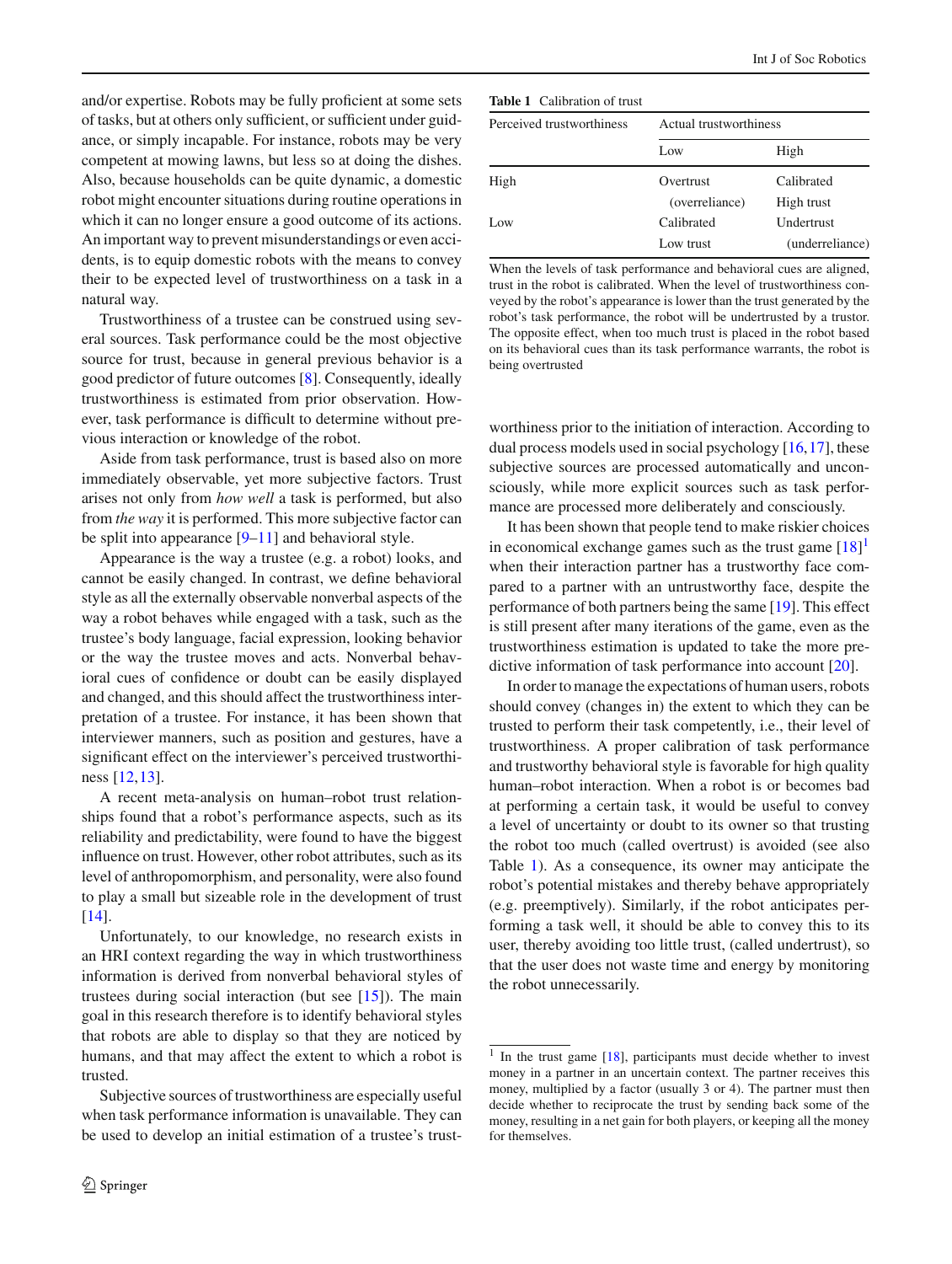## **2 HRI Research Paradigms**

Currently, two experimental paradigms are used in social HRI, namely experiments with real world robots (e.g., [\[21](#page-11-19)– [23\]](#page-11-20)), in which participants interact with a robot in real-life situations, and video experiments (also known as Video HRI or VHRI), in which participants watch filmed or animated, computer generated stimuli of robots (e.g., [\[24](#page-11-21)[–28](#page-11-22)]). While both approaches have great value, they also have disadvantages. Real world robots are often too complex to allow a quick and cheap change of their appearance or behavior in detail. Experiments with video stimuli are becoming an increasingly common complementary method in HRI research [\[29](#page-11-23)], mainly to rapidly prototype and experiment with different robot designs. However, filmed stimuli do not permit the type of interactivity that is so characteristic for normal social interaction.

Immersive Virtual Environments (IVEs), also known as Virtual Reality, provides a research methodology that falls nicely in between video stimuli and real robot interaction. IVEs provide an immersive experience by immersing participants in a virtual, computer generated world. This is usually done by tracking participants' head movements and providing stereoscopic 3D computer graphics through a Head Mounted Display (HMD) (for a technology overview, see [\[30](#page-11-24)]). Any real or imaginary environment can be (re)created as an IVE, limited only by the bounds of imagination and computer memory. With the use of Immersive Virtual Environment Technology (IVET), participants can interact with computer-generated robots that may be too complex (too expensive and/or too time-consuming) to build or program in real-life.

IVEs are used as a methodological tool in social psychology to create experimental settings that are both controlled and realistic [\[30\]](#page-11-24). Moreover, it is easy to measure human behavior continuously and unobtrusively as IVEs keep track of a participant's location, orientation and pose. There are, of course, limitations to the realism of IVEs [\[31\]](#page-11-25). However, even though every participant is aware that the world they perceive is artificial, participants still exhibit the same automatic behavioral responses as they would in the real world [\[32](#page-11-26)[–34](#page-11-27)]. This not only makes it possible to create a more dynamic interaction between humans and virtual robots, behavioral metrics can also be measured and used in data analysis.

Because of these reasons, IVET can benefit the field of social robotics as well. IVEs can be viewed as an extension of a robot simulator with real-time data of human behavior. Robot simulators are a cheaper and more time efficient to test algorithms and embodiments for robots [\[35\]](#page-11-28). Although video and IVET based experiments cannot substitute the full experience of interacting with a real robot and participants prefer to interact with a real robot rather than watching a video [\[36\]](#page-11-29), video and IVE experiments can provide a useful complementary methodology for social HRI [\[24](#page-11-21)[,28](#page-11-22)[,36](#page-11-29)]. We feel that IVET fills a methodological gap between real world HRI and VHRI, because it allows for dynamic interaction without the need to build a real robot.

## **3 Overview**

In this paper, we attempt to show how VHRI and IVE studies can be used as complementary research paradigms. We decided to make use of video stimuli to rapidly prototype different robot behavioral styles that subsequently were further studied in a more interactive IVE setting. In an exploratory VHRI study with computer generated video stimuli of a humanoid robot, we identified trustworthy and untrustworthy behavioral styles (Experiment 1). Next, we made use of IVET to validate behavioral styles identified in the first experiment in a setting where participants were also occupied with their own task, which offers a more realistic scenario for Human Robot Interaction in a domestic setting. This setup also enabled us to measure participants' monitoring of the robot, which potentially can be used as an unobtrusive measure of trust (Experiment 2).

Trustworthiness judgments of robots can be measured in several ways. One possibility is to use questionnaires to explicitly ask people how much they trust the robot [\[37\]](#page-11-30). It is also possible to derive trustworthiness judgments from the score a team obtains in a game in which trust is an important factor for success, as is done in many research concerning economic exchange [\[15](#page-11-13)[,18\]](#page-11-16). Additionally, behavior of a person expressive of his trust in the robot can be recorded. Examples of such behavior are the amount of attention the robot requires [\[38\]](#page-11-31) and proxemics [\[39](#page-11-32)].

## **4 General Method**

## 4.1 Task Context: The Van Halen Task

Trust is critical in a collaborative task context. We therefore devised a collaborative game in which a trust relationship between players can emerge. A player of the task (e.g. the robot trustee) sits in front of a conveyor belt. Differently colored balls appear on the right side of the belt, and move towards the other side of the conveyor at a constant speed. The player's goal is to remove the brown colored balls from the conveyor, thereby gaining as high a score as possible. We named this task the Van Halen Task, after the famous rock band that demanded a bowl of M&Ms be placed back stage in their dressing room, but without the brown M&Ms, whenever they performed.

Two types of mistakes can be made: a brown ball might be missed and allowed to reach the end of the conveyer, or a nonbrown ball might be incorrectly removed from the conveyor.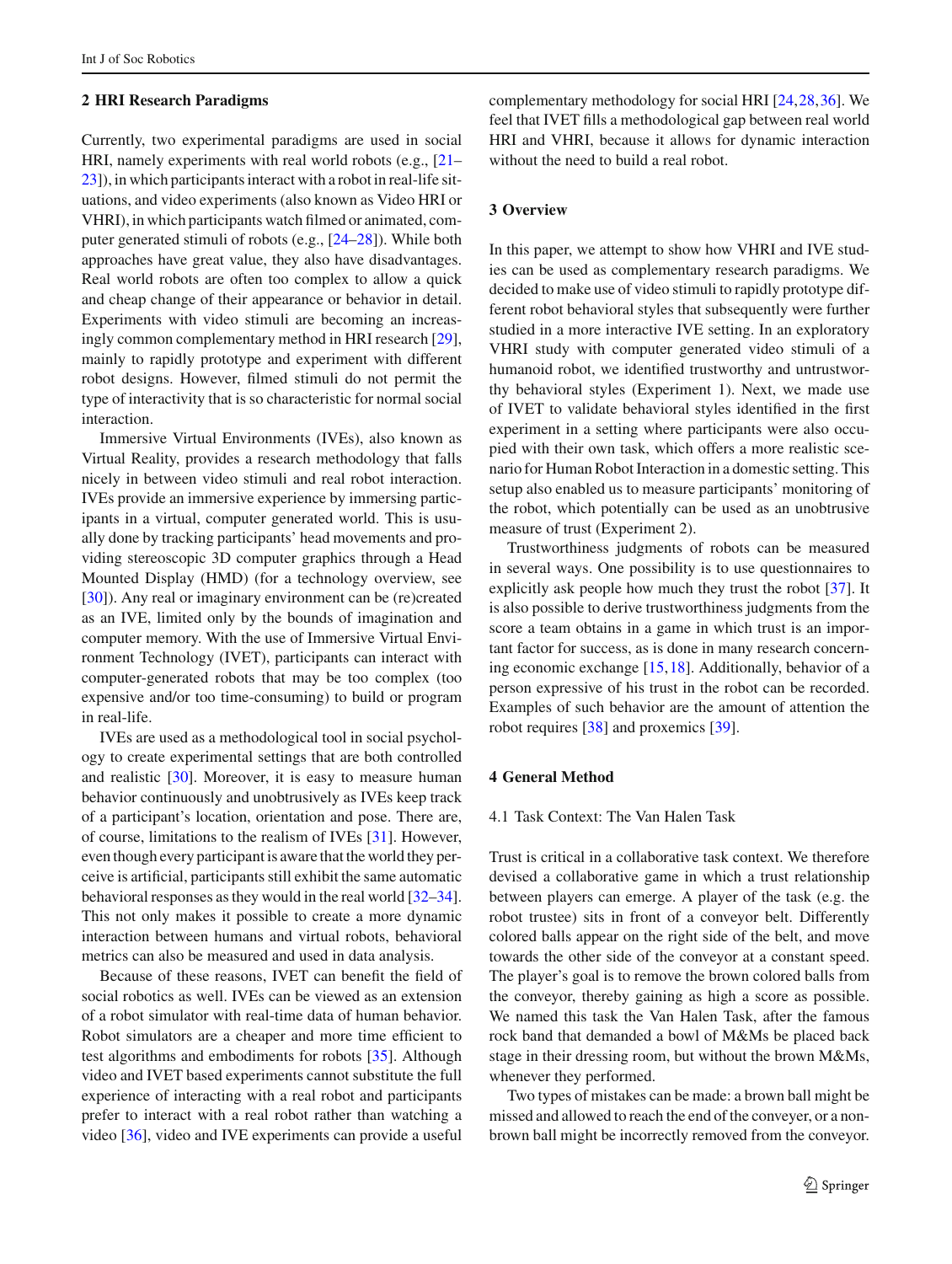

**Fig. 1** The virtual robot used in the experiments was inspired by TWENDY-one [\[40](#page-11-33)]. *Left panel* a high end rendering of the virtual robot model. *Right panel* the virtual robot performing the Van Halen task

<span id="page-3-0"></span>In the interactive version of the Van Halen Task (Experiment 2), a participant and the robot perform the task simultaneously. Trust is of importance in this task because the participants have the opportunity to correct the robot's mistakes, at the expense of their own performance on the task.

# 4.2 Virtual Robot

The appearance of the robot was based on TWENDY-one, a prototype of a robotic assistant for elderly people [\[40](#page-11-33)]. This anthropomorphic robot was designed with friendliness in mind. Some small changes were made to the 3D model of TWENDY-one. For instance, our robot's head included a mouth (see Fig. [1\)](#page-3-0). In the IVE, the robot was slightly larger than its real-world counterpart so that participants could look the robot more or less straight in the eyes.

## **5 Experiment 1**

#### 5.1 Purpose

In Experiment 1, VHRI was used to rapidly prototype and identify which behavioral styles of a robot affect its trustworthiness in the context of the Van Halen task, as the interpretation of nonverbal behavioral cues are in general highly context dependent [\[41\]](#page-11-34). Additionally, we assessed whether different behavioral styles of the robot have different effects on trustworthiness judgments as a function of task performance. In addition to the robot's task performance, three behavioral aspects of the robot were manipulated in the experiment and were expected to affect trustworthiness judgments: the robot's gaze behavior, its motion fluency, and its hesitation when it reached for balls on the conveyor (see Sect. [5.2.2](#page-3-1) for details). Gaze behavior is a key element of social interaction between agents [\[42](#page-12-0)], and is often used in HRI [\[43\]](#page-12-1). We chose motion fluency because agents that presents trembling motions would be considered less trustworthy; and hesitating behavior because an agent employing hesitating motions can convey the sense that the agent is uncertain about its upcoming action. The nature of this experiment was exploratory.

# 5.2 Method

# *5.2.1 Participants*

160 participants were recruited at the Faculty of Social Sciences of the Radboud University Nijmegen. Participants were rewarded with a candy bar of their choice. Four participants were excluded before analyzing the data, three because they indicated they had prior knowledge about the experiment and one because of a computer error. This left 156 participants for analysis (35 male, 121 female), $^2$  median age: 21, age range: 18–52.

#### <span id="page-3-1"></span>*5.2.2 Materials and Design*

Different video clips of the robot performing the Van Halen Task were created with WorldViz Vizard 3.0 3D rendering software. In each clip, 14 balls, of which four were brown, passed on a conveyor belt. Each clip was approximately 40 s in duration.

For each of the three robot behaviors two styles were created, which could be either enabled or disabled independently. For gaze behavior, we created a style in which the robot moved its head following the balls on the conveyor, and a style in which the robot looked at the conveyor without moving its head. For fluency of movement, we created a smooth style, in which the robot would fluently move its arm to reach for the balls on the conveyor, and a trembling style, in which the robot's arm would shake rapidly, resembling a trembling movement, whenever it reached for a ball. For hesitating behavior, we had the robot pull back its arm twice during the pickup movement of the balls before eventually picking it up. All behavioral styles were performed for the entire duration of the clip.

We included two levels of task performance. In the good performance condition, the robot made no mistakes. In the relatively bad performance condition, the robot made some mistakes: it missed the last two of the four four brown balls (which did not follow each other immediately) and instead picked up the ball before or after those.

<span id="page-3-2"></span><sup>2</sup> The gender ratio of the participant pools of both experiments is skewed towards female. Although this has no consequence when comparing the results from the two experiments in this work, it may limit the external validity of these studies.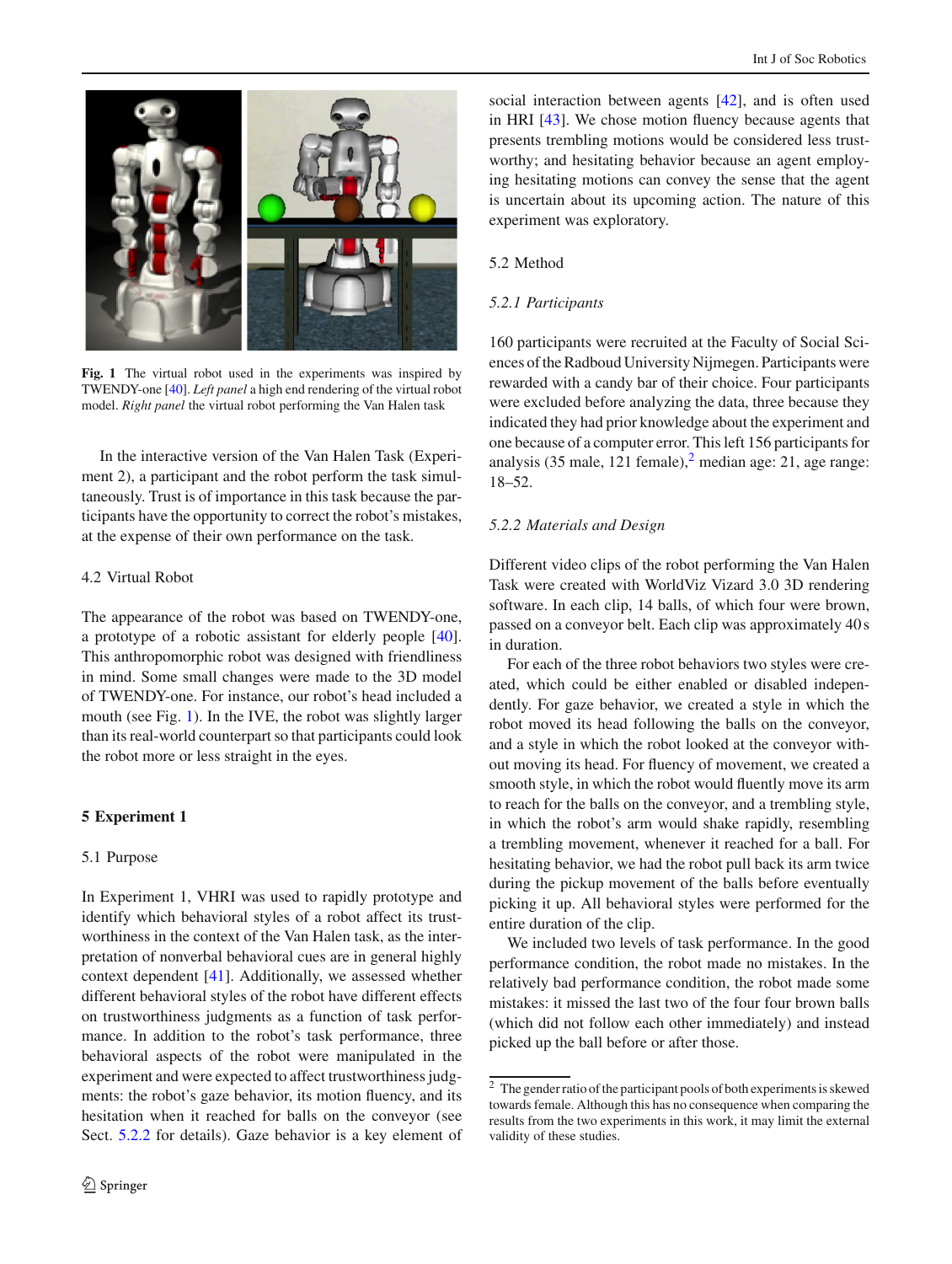<span id="page-4-1"></span>

| <b>Table 2</b> $t$ test results of the<br>manipulation checks                                                                                          | Manip. check | t(154) | p <  | r   | Manip. off       |        | Manip. on |        |
|--------------------------------------------------------------------------------------------------------------------------------------------------------|--------------|--------|------|-----|------------------|--------|-----------|--------|
|                                                                                                                                                        |              |        |      |     | $\boldsymbol{M}$ | (SD)   | M         | (SD)   |
| Note: That the manipulation<br>check for task performance was<br>reverse coded; <i>i.e.</i> a high score<br>means participants noticed few<br>mistakes | Looking      | 3.48   | .001 | .27 | 4.73             | (1.66) | 5.61      | (1.47) |
|                                                                                                                                                        | Fluency      | 17.87  | .001 | .82 | 2.65             | (1.54) | 6.22      | (.86)  |
|                                                                                                                                                        | Hesitation   | 6.17   | .001 | .45 | 3.10             | (1.73) | 4.77      | (1.64) |
|                                                                                                                                                        | Performance  | 18.50  | .001 | .83 | 6.09             | (1.18) | 2.61      | (1.17) |

This setup resulted in a 2 (gaze behavior: look at conveyor vs. follow balls)  $\times$  2 (motion fluency: trembling vs. smooth)  $\times$  2 (hesitation: hesitate vs. no hesitate)  $\times$  2 (task performance: some mistakes vs. no mistakes) between subject design. So, in total, there were 16 conditions in the experiment.

# *5.2.3 Procedure*

To establish a baseline context of robot behavior, all participants first watched a video of a robot performing the Van Halen task with its gaze looking at the conveyor, smooth motion fluency, no hesitating behavior, and good task performance. Participants then watched one of the 16 video segments in which we manipulated robot behavior and task performance (one of the clips was exactly the same as the baseline clip, to ensure a full design for later analyses). The robot in this second clip had a different color from the baseline, implying that it was a different robot than the one from the first video.

After the second video clip participants answered several questions about the second robot, using 7-point Likert scales, with 1 meaning "not at all", and 7 meaning "extremely". These questions included manipulation checks (e.g., 'How much did you find the robot to tremble?'; 'How much attention did the robot pay to the balls on the conveyor?'), and a question about the robot's trustworthiness ('How trustworthy did the robot appear to you'). We also included a calibration measure of how well the robot's behavior was aligned with its task performance by asking participant how surprised they were by the performance of the robot given their impression based on its behavior. $3$ 

# 5.3 Results

## *5.3.1 Manipulation Checks*

Independent sample *t*-tests on the manipulation checks showed that participants noticed all manipulations, all *t*s

 $>$  3.40, all  $ps < .001$ . As can be seen in detail in Table [2,](#page-4-1) participants rated the robot lower on the control question for each manipulation when the behavior was turned off compared to when it was turned on.<sup>4</sup>

#### *5.3.2 Trustworthiness*

A 2 (gaze behavior: look down vs. follow balls)  $\times$  2 (motion fluency: smooth vs. shake)  $\times$  2 (hesitation: no hesitate vs. hesitate)  $\times$  2 (task performance: no mistakes vs. mistakes) between subject ANOVA was conducted on the trustworthiness ratings, and similarly for the consistency ratings. We found a main effect of task performance and motion fluency on the robot's trustworthiness. In line with our expectations, the main effect of task performance,  $F(1,140) = 57.10$ ,  $p$  < .001,  $\eta_p^2$  = .29 indicated that a robot which made no mistakes was rated as more trustworthy  $(M = 4.59, SD =$ 1.63) than a robot which did make mistakes  $(M = 2.91,$  $SD = 1.36$ . The observed main effect of motion fluency revealed that the robot was trusted more when it performed its motions smoothly ( $M = 4.37$ ,  $SD = 1.71$ ) compared to a robot which made trembling movements ( $M = 3.17$ ,  $SD =$ 1.52),  $F(1,140) = 29.03, p < .001, \eta_p^2 = .17.$ 

The task performance  $\times$  motion fluency interaction effect was also significant,  $F(1,140) = 6.87$ ,  $p = .010$ ,  $\eta_p^2 = .05$ (see Fig. [2\)](#page-5-0). Post hoc tests revealed that, when the robot made no mistakes, a trembling robot was trusted less ( $M = 3.70$ ,  $SD = 1.45$ ) than a smoothly moving robot ( $M = 5.48$ ,  $SD = 1.28$ ,  $t(78) = 5.79$ ,  $p < .001$ ,  $r = .55$ . When the robot did make mistakes, the difference between a trembling  $(M = 2.61, SD = 1.39)$  and smoothly moving robot  $(M = 1.39)$ 3.21,  $SD = 1.28$ ) was smaller and marginally significant,  $t(74) = 2.00, p = .051, r = .22$ . No other effects were significant.

## *5.3.3 Calibration*

For the calibration of the robot's behavior in relation to its task performance, there was a significant task performance  $\times$ 

<span id="page-4-0"></span><sup>3</sup> Autonomy ('How much did you feel the robot acted on its own') and Robot-like behavior ('How much did you feel the robot acted like you would expect from a robot') were also measured as exploratory questions. Their results can be found in the supplementary materials.

<span id="page-4-2"></span><sup>4</sup> A multivariate analysis of variance on all manipulation checks was also performed; apart from the expected main effects shown here, we also found some side effects. These can be found in the appendix.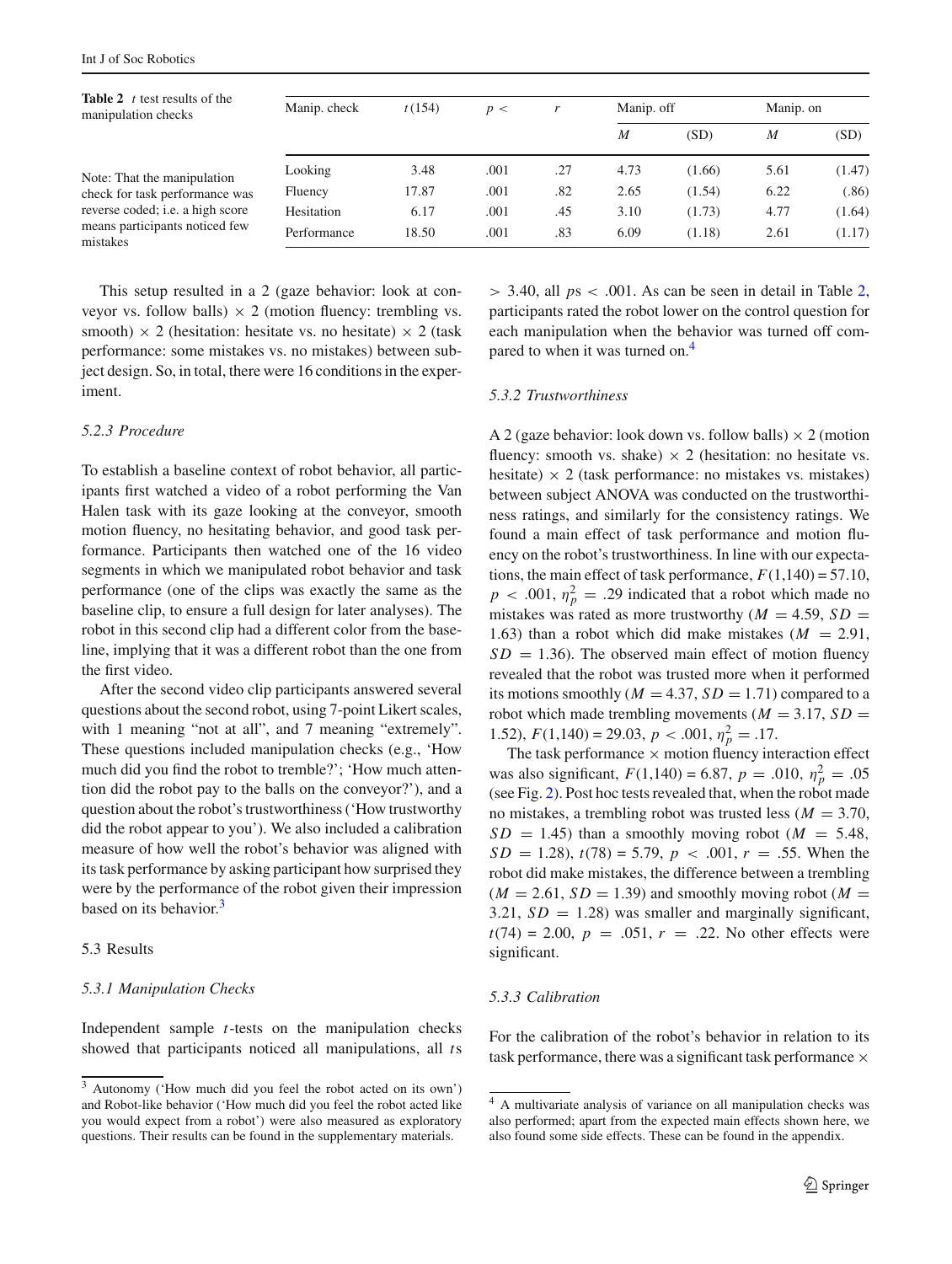

<span id="page-5-0"></span>**Fig. 2** Mean trustworthiness rating of the robot (*y*-axis), over performance (*x*-axis) and motion fluency (*fill*) in Experiment 1. The *error bars* represent 95% confidence intervals

motion fluency interaction effect,  $F(1, 140) = 7.72$ ,  $p < .001$ ,  $\eta_p^2 = 0.05$ . Post hoc *t*-tests revealed that when a robot made no mistakes in the task, the level of task performance was judged as less surprising when the robot was moving fluently  $(M =$ 3.58,  $SD = 1.68$ ) compared to when the robot was trembling  $(M = 4.55, SD = 1.55), t(78) = 2.70, p = .008, r = .29.$ The difference between trembling ( $M = 3.68$ ,  $SD = 1.68$ ) and fluent movements  $(M = 4.16, SD = 1.52)$  was not significant when the robot made mistakes in the task, *t*(74)  $= 1.29, p = .201.$ 

The task performance  $\times$  hesitation interaction effect on calibration of performance and behavior was also significant,  $F(1, 140) = 4.80$ ,  $p = .030$ ,  $\eta_p^2 = .03$ . Post hoc tests reveal that good task performance was less surprising when the robot did not hesitate  $(M = 3.58, SD = 1.63)$  compared to when the robot did use hesitating movements ( $M =$ 4.55,  $SD = 1.60$ ,  $t(78) = 2.70$ ,  $p = .009$ ,  $r = .29$ . The difference between hesitating ( $M = 3.84$ ,  $SD = 1.57$ ) and non-hesitating ( $M = 4.00$ ,  $SD = 1.65$ ) movements when the robot had bad task performance was not significant,  $t(74)$  = .44,  $p = .663$ . No other effects were observed.

## 5.4 Discussion

In line with the literature  $[14,20]$  $[14,20]$  $[14,20]$ , the results from Experiment 1 showed that the robot's level of task performance affected judgments of its trustworthiness. We also found that motion fluency had a significant effect on the robot's judged trustworthiness in this task context. The results of this experiment show that trembling could provide an effective behavioral style to diminish trustworthiness in the Van Halen task context, both in the high and low performance conditions. Despite manipulation checks indicating that participants noticed all behavioral manipulations, gaze behavior and hesitating movements did not affect trustworthiness. Thus, we selected the motion fluency manipulation as the behavioral style manipulation in the next experiment.

For calibration, participants indicated that they found the level of performance less surprising when the robot's motion fluency (and hesitation behavior) was aligned. This indicates that participants were able to compare different sources of trustworthiness information and that behavioral manipulations, such as motion fluency and hesitation, can affect the expectations of the task performance of a robot.

The effect of motion fluency on trustworthiness was larger in the conditions in which the performance of the robot was good. This indicates a possible anchoring effect, where the baseline clip influenced the judgment of the target clip. Participants who watched a robot that made no mistakes as a target clip were subjected to a robot with the same level of task performance as in the baseline, which could have drawn more attention to the manipulations of behavioral style. Alternatively, the interaction effect might be explained as a floor effect, where a robot with bad task performance is rated as untrustworthy regardless of the level of motion fluency exhibited by the robot. This interaction effect was unexpected and we therefore have to interpret it with caution.

The results from Experiment 1 informed the design of Experiment 2, in which we used IVET to test whether the effects observed in this passive viewing task can be generalized to an interactive setting with a virtual robot.

# **6 Experiment 2**

#### 6.1 Introduction

In this IVE experiment, the participant and the social robot each played a Van Halen Task simultaneously. Both tasks were completely independent of one another. The manipulations that were shown to have an effect on the robot's trustworthiness in the previous experiment, task performance and motion fluency, were manipulated in a 2 (task performance: bad, good)  $\times$  2 (motion fluency: trembling, smooth) between subject design. In order to make the task more interactive, and to provide the participants with an incentive to monitor the robot, participants were tasked to correct possible mistakes the robot made by pressing a button, thereby obtaining as high a score as possible for both the robot and themselves.

## 6.2 Purpose

Experiment 2 served three purposes. First, it was meant to generalize our findings from Experiment 1, namely that task performance, motion fluency, and their interaction also affect a robot's trustworthiness in an interactive setting. Second, we assessed whether also participants' monitoring behavior was affected by the robot's task performance and behavioral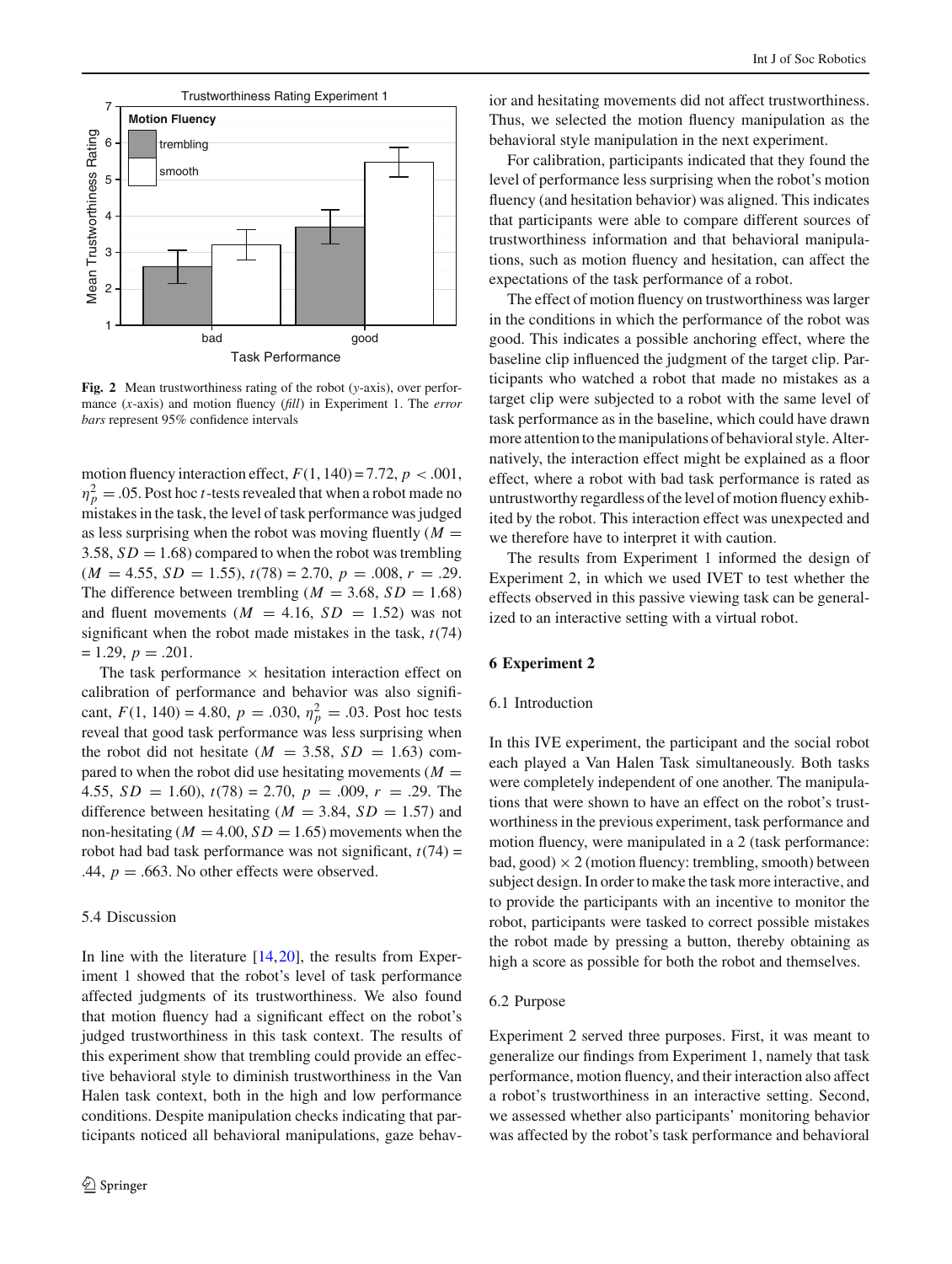style. Third, we explored whether monitoring behavior is a valid measure of trust by examining its relationship with participants' trustworthiness judgments.

The robot's task performance and movement fluency were expected to have an effect on its trustworthiness, analogous to the results from Experiment 1. That is, a good task performance would make a robot more trustworthy than a bad task performance, and a smooth motion fluency would be more trustworthy than a trembling motion fluency. Also, an alignment of task performance and movement fluency was expected to be less surprising than a misalignment of these robot attributes.

By examining human robot interaction in an IVE, we are able to analyze behavioral metrics of participants' monitoring of the robot. By giving the participant an extra task to do in addition to monitoring the robot's performance, we encouraged participants to choose where to direct their attention. This can be measured by the amount of time participants spend looking at the robot. Our hypothesis was that an untrustworthy robot would recruit more attention from the participants than a trustworthy robot. This would enable the participants to potentially notice more of the robot's mistakes and correct them more quickly.

We also expected that the trust judgment as measured by the questionnaire is related to the monitoring behavior of the participants. This should be characterized as an inverse relationship, because we expect an untrustworthy robot to be monitored more than a trustworthy robot.

# 6.3 Method

## *6.3.1 Participants*

87 participants (17 men, 70 women, median age: 22, age range: 18–36), recruited from the Faculty of Social Sciences of the Radboud University Nijmegen participant pool, took part in the experiment and received either course credit or a  $\epsilon$ 5 gift card. Participants were randomly assigned to conditions.

# *6.3.2 Immersive Virtual Environment*

The experiment took place in the Radboud Immersive Virtual Environment Research lab (RIVERlab). The participants wore an nVisor SX60 HMD which provided stereoscopic 3D images at a frame rate of 60 Hz in a resolution of  $1280 \times 1024$ pixels (horizontal field of view: 44, vertical field of view: 38). On top of the HMD, and in participants' right hand, we placed sensors of the InterSense IS-900 tracking system, which were used to capture participants' head and arm movements at a sampling rate of 300 Hz. WorldViz Vizard 3.0 was used to integrate the tracker information and presentation of the virtual environment to provide an immersive experience.

#### *6.3.3 Task*

In the interactive version of the Van Halen task, participants performed their own Van Halen task concurrently with the robot while having the possibility to correct the robot when it made mistakes. Because of the layout of the virtual room (see Fig. [3\)](#page-6-0), participants could not simultaneously perform their own task and monitor the robot. Participants sat on a revolving chair so their location was fixed, but they were able to look around by turning their head and/or the chair.

Scoreboards for both players were added to the task so participants could keep track of the robot's score as well as their own. Players were given a point for any non-brown ball that reaches the end of the conveyor and every brown ball picked up. For every mistake made (e.g., picking up a non-brown ball or letting a brown ball reach the end of the conveyor), the player loses one point. The scoreboards showed the amount of points gained, as well as the number of both types of mistakes made by the player.

To correct the robot, a virtual button was placed within reach of the participants. If the participants noticed the robot was making a mistake, they could correct it by pressing this button. By correcting the mistake, it would not be counted in the robot's score. However, pressing the button when the



<span id="page-6-0"></span>**Fig. 3** Setup of the Van Halen task in Experiment 2. The robot (R) and its conveyor (RC), and the participants' conveyor (PC) are situated such that the participants (P) must rotate their head significantly to monitor the robot. The robot could be corrected by pressing the button (B)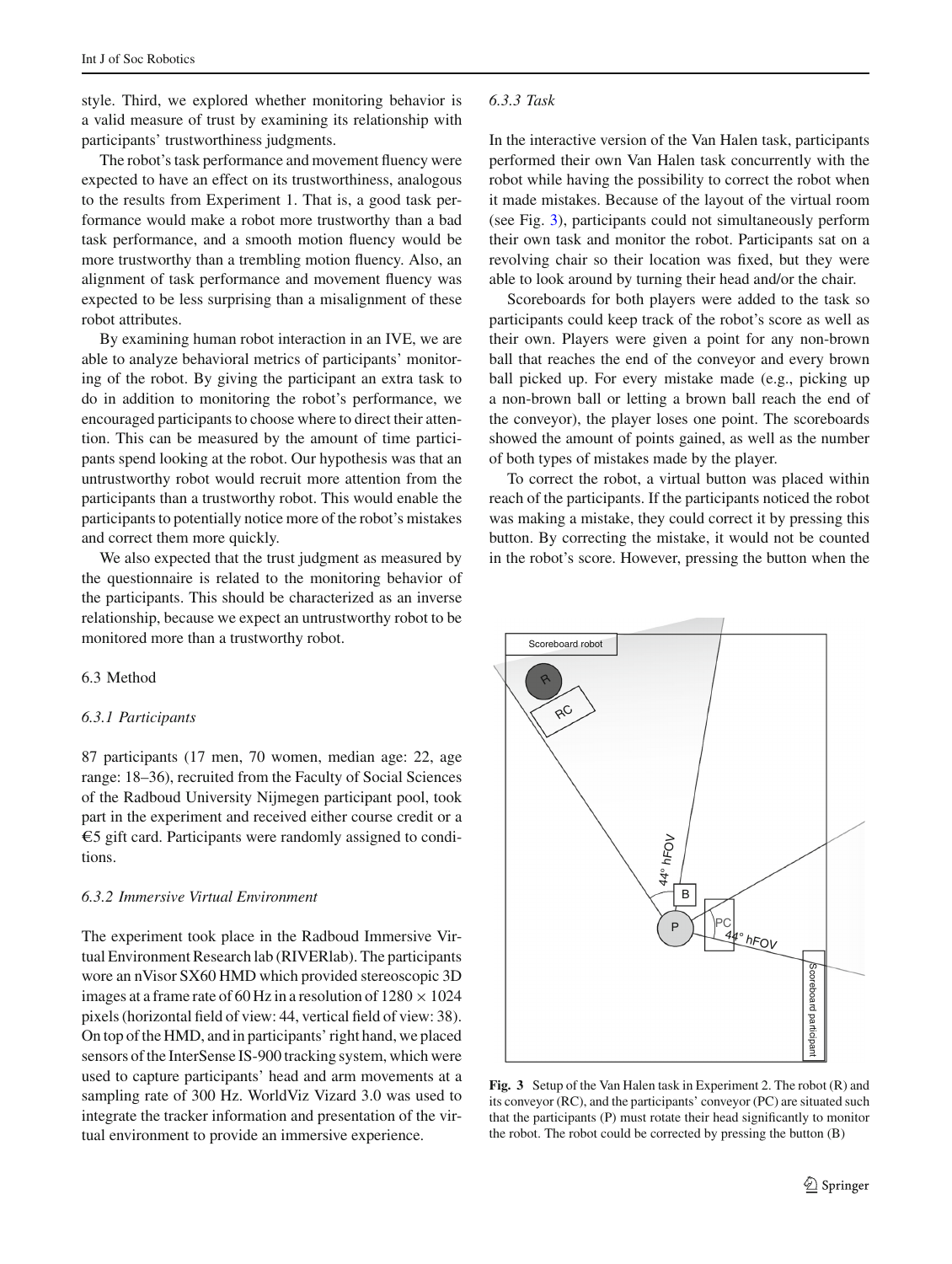robot made no mistake, would subtract ten points from a participant's score. This ensured that participants would not press the button randomly without monitoring the robot. The number of times participants correct the robot also measures the extent to which they direct their attention to the robot. When participants correct few mistakes, this is an indication that they either did not notice the mistakes, or felt that correcting the robot was too much effort and it made more sense to focus on their own task. The participants were instructed to gain as high as score as possible for themselves and the robot.

The task was divided in three blocks. Speed of participants' conveyor was increased in every block (Block 1: .33 m/s, Block 2: .37 m/s, Block 3: .40 m/s), as well as the number of balls generated per min (Block 1: 40 balls/min, Block 2: 46 balls/min, Block 3: 48 balls/min) to make the task incrementally more difficult. This meant the participants would have to make a deliberate choice whether to monitor the robot at the expense of their own score, or focus on their own task. The speed of the robot's conveyor was kept constant.

## *6.3.4 Manipulations*

Task performance and Motion Fluency were manipulated in a 2 (task performance: bad, good)  $\times$  2 (motion fluency: trembling, smooth) between subject design.

In the bad task performance condition, the robot picked up correctly only half of the 16 brown balls per block. In the good task performance condition, the robot would miss two brown balls to give participants an incentive to monitor the robot in the good task performance condition as well. The robot picked up the same number of wrong balls as it missed brown balls. This approach resulted in the same number of pickup movements in both levels of task performance.

The robot's gaze behavior, examined in the previous experiment, was always turned on, since it was found to have no effect on the robot's trustworthiness rating and turning it on made the virtual environment more engaging.

# *6.3.5 Procedure*

After obtaining informed consent form the participants, they read the Van Halen task instructions. Next, they took place on the chair and the IVE helmet and hand tracker were put on. They were then given the opportunity to look around and move their hand in the virtual environment to get accustomed to the IVE setting and notice the location of the task conveyors. After this, participants practiced their own task without the robot present to learn how to remove balls from their conveyor. Next, the robot appeared and its conveyor was started to let the participants observe the robot and practice correcting the robot's mistakes. Here, the robot would always use its fluent motions. The robot performed two mistakes, once to show a mistake in which a brown ball was not removed,

and once to show a mistake where a differently colored ball was removed. The practice sessions were conducted at a low conveyor speed and generation time (.27 m/s, 30 balls/min).

After these practice sessions, there were three experimental blocks. The first 15 balls of the first block were presented at the practice speed, to accustom participants to the task. After these balls, the speed and ball generation time of both conveyors was increased. This was also the moment the robot's manipulations were activated (i.e., it started making mistakes based on its level of task performance and began moving according to its motion fluency).

Ninety balls were presented on the robot's conveyor in each block, with the exception of the first block, which was 15 balls longer because of the accustomization phase. The score of both players was reset at the beginning of each block.

After the three blocks were completed, participants filled in the questionnaire. They were then given their gift card or course credit, and dismissed.

## *6.3.6 Dependent Variables*

*Explicit Trustworthiness Rating and Calibration* Participants rated the robot's trustworthiness by means of a questionnaire directly after the IVE part of the experiment was finished. Responses were recorded on a 7-point Likert scale (1= "not at all", 7 = "extremely"). Items included manipulation checks of the robot's levels of task performance and behavioral style. The explicit trustworthiness rating in this experiment is a compound measure of questions about the robot's general trustworthiness, task dependent trustworthiness, and positivity and negativity ratings. When taken together, the resulting compound variable was found to be highly reliable (Cronbach's  $\alpha = .89$ ), which is in line with literature that suggests trustworthiness is linked with positivity judgments [\[44](#page-12-2)]. We decided to use this compound score in order to have a more reliable measurement than the single-item trustworthiness rating used in Experiment  $1<sup>5</sup>$  $1<sup>5</sup>$  $1<sup>5</sup>$  As in Experiment 1, we also included a measure about the calibration of the robot's behavior and task performance by asking how surprising the performance of the robot was based on the impression the participants got from it.<sup>[6](#page-7-1)</sup>

<span id="page-7-0"></span><sup>5</sup> It is also possible to analyze Experiment 2 by means of the single item measure of trustworthiness, which yields results similar to the analysis of the compound measure reported below.

<span id="page-7-1"></span><sup>6</sup> As in Experiment 1, Autonomy and Robot-like behavior were also measured as exploratory questions at the end of the questionnaire. No significant effects were found for autonomy, all *F*s < 1.1, all *p*s > .05. There was a significant main effect of task performance on robot-like behavior,  $F(1,77) = 12.01$ ,  $p < .001$ ,  $\eta_p^2 = .13$ , indicating that a well performing robot was judged more robot-like ( $M = 4.86$ ,  $SD = 1.41$ ) than a badly performing robot ( $M = 3.62$ ,  $SD = 1.79$ ). No other effects were significant, all  $Fs < 1$ , all  $ps > .05$ .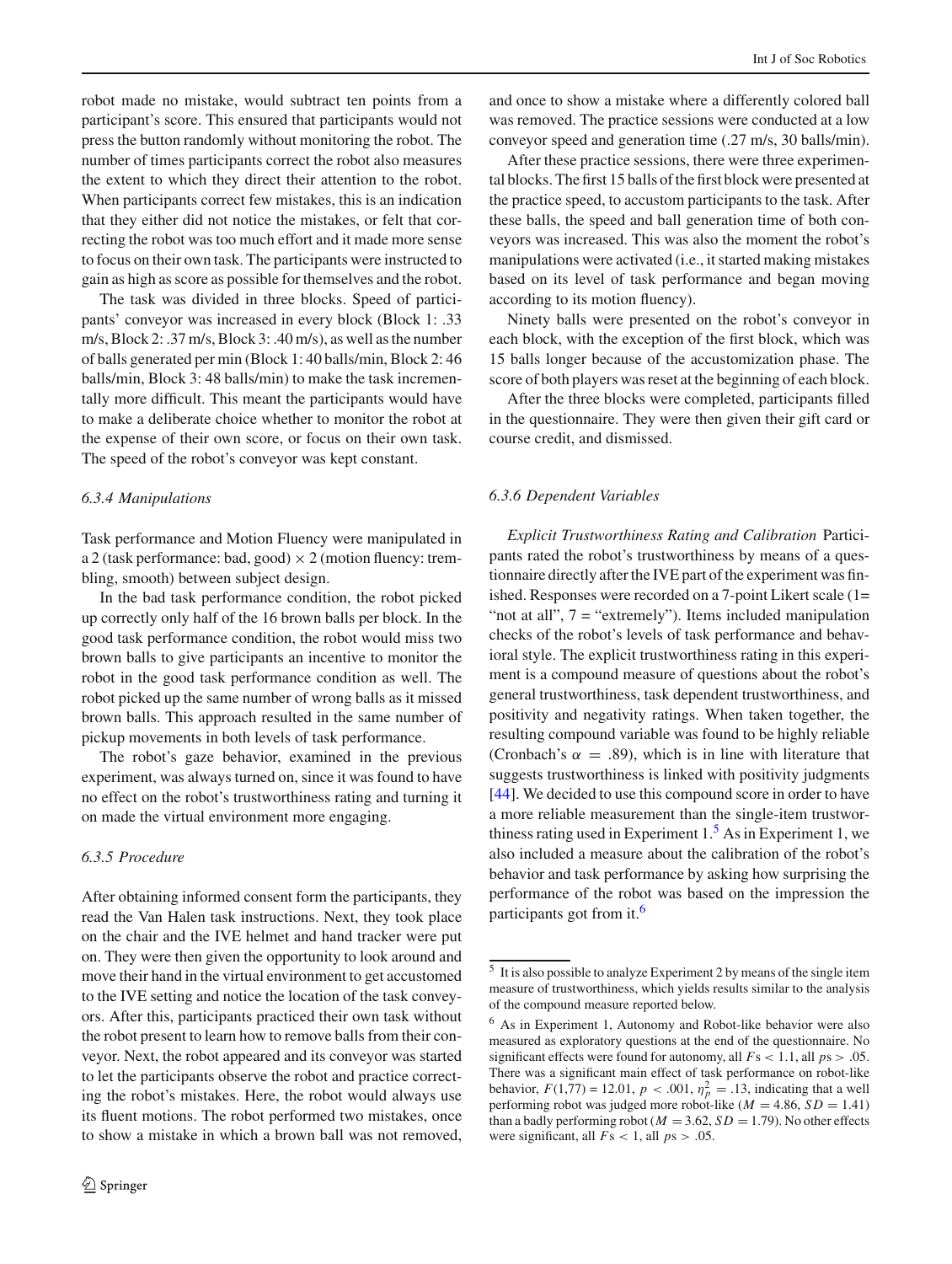*Robot Monitoring* As a measure for the amount of robot monitoring, the ratio of the duration participants looked at the robot within a block over the total duration of the total effective monitoring behavior (duration of monitoring of robot plus duration of monitoring of participant task) during each block was calculated. This results in a value between 0 and 1, where a higher value indicates the robot was monitored more and a lower value indicates the robot was monitored less. For instance, when a participant has a monitoring ratio of .4 during a specific block of the experiment, he or she has looked at the robot for 40% of the time during that block. By dividing up monitoring behavior over the three blocks of the Van Halen task, changes in monitoring behavior over time can be observed.

*Number of Corrections* Finally, the number of times participants correct the robot in each block was analyzed. Like the robot monitoring measure described above, the number of times participants correctly press the button to help the robot in its task can be considered an indicator of the amount of attention participants focus towards the robot.

## 6.4 Results

# *6.4.1 Exclusion Criteria*

Three participants who did not complete the full three blocks were excluded (two due to time constraints and one due to nausea). Two participants who did not monitor the robot during the first block were also excluded. The behavioral data of one participant was not recorded due to a software error. This participant was also excluded from all analyses.

In total, 81 participants remained, (16 men, 65 women, median age: 22, age range: 18–36). After exclusion, each group in the  $2 \times 2$  design consisted of 21 participants, except for the bad performance, trembling motion condition, which contained 18 participants.

## *6.4.2 Analyses*

All explicit measures were analyzed with 2 (task performance: bad vs. good)  $\times$  2 (motion fluency: smooth vs. trembling) between subject ANOVAs. For the behavioral measures, the additional factor for ball speed (block number) was included in the analysis as a within subject factor, resulting in a 2 (task performance: bad, good)  $\times$  2 (motion fluency: smooth, trembling) as between subject factors  $\times$  3 (ball speed: slow, medium, fast) mixed design ANOVA.

## *6.4.3 Manipulation Checks*

Manipulation checks show that participants noticed both manipulations of the robot.



<span id="page-8-0"></span>**Fig. 4** Mean explicit trustworthiness ratings (*y*-axis) over task performance (*x*-axis) and motion fluency (*fill*) in Experiment 2. *Error bars* represent the 95% confidence intervals

*Task Performance* Analysis of the participants' rating of robot task performance showed a significant main effect of task performance,  $F(1,77) = 38.20, p < .001, \eta_p^2 = .33$ . On average, participants rated the robot with good task performance higher,  $(M = 4.93, SD = .87)$  compared to a robot with bad task performance ( $M = 3.49$ ,  $SD = 1.21$ ). No other effects reached significance, all *p*s > .05.

*Motion Fluency* On average, participants rated a robot with the trembling movements as more trembling  $(M =$ 3.97,  $SD = 1.95$ ) compared to a robot with fluent movements (*M* = 2.05, *SD* = .96), *F*(1, 77) = 31.57, *p* < .001,  $\eta_p^2 = .29$ . No other effects reached significance, all *ps* > .05.

### *6.4.4 Explicit Trustworthiness Rating and Calibration*

The analysis of the explicit trustworthiness rating revealed a main effect of task performance,  $F(1,77) = 35.09$ ,  $p <$ .001,  $\eta_p^2 = 0.31$ . On average, a robot with bad performance is trusted less ( $M = 3.28$ ,  $SD = .95$ ) than a robot with good performance ( $M = 4.55$ ,  $SD = .96$ ). No effects were found for motion fluency and task performance  $\times$  motion fluency interaction. See also Fig. [4.](#page-8-0)

No effects were found on the measure for calibration of the robot's behavior and performance, including the expected task performance  $\times$  motion fluency interaction effect,  $F < 1$ .

# *6.4.5 Monitoring*

Analysis of the robot monitoring behavior by participants showed that the main effect of task performance was significant,  $F(1, 77) = 7.78$ ,  $p = .007$ ,  $\eta^2 = .07$ , such that a robot with bad performance was monitored more ( $M = .36$ ,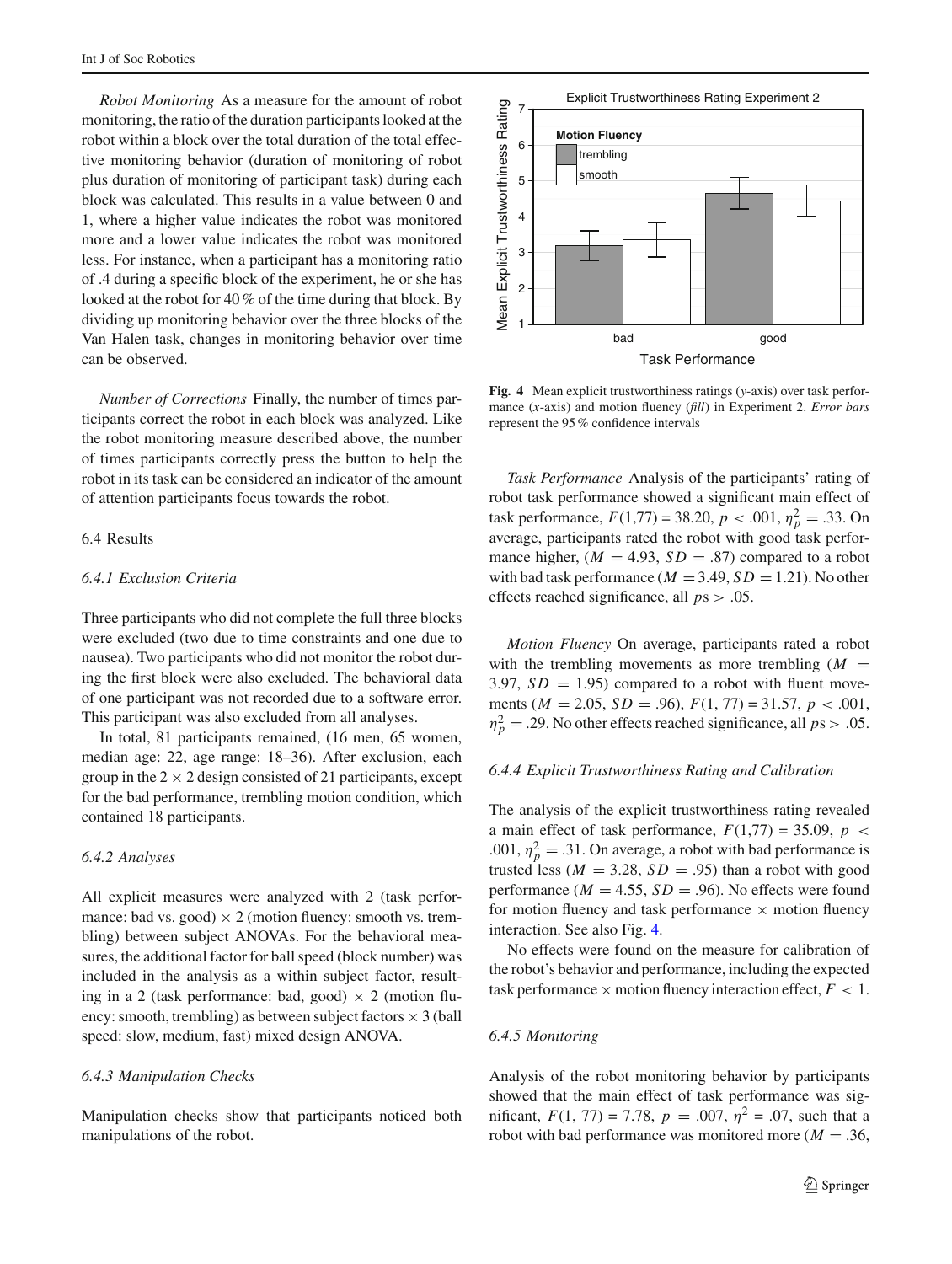

<span id="page-9-0"></span>**Fig. 5** Mean ratio of robot monitoring over different participant conveyor speeds (*panels*), robot task performance (*y*-axis), and motion fluency (*fill*). The *error bars* represent 95% confidence intervals

 $SD = .09$ ) than a robot with good performance ( $M = .31$ ,  $SD = .08$ ).

There also was a significant main effect of ball speed,  $F(2,154) = 4.65$ ,  $p = .011$ ,  $\eta^2 = .01$ . Planned contrasts revealed that during the slow ball speed, the robot was monitored more ( $M = .35$ ,  $SD = .10$ ) than during the medium  $(M = .33, SD = .09)$  and fast  $(M = .33, SD = .09)$ speeds,  $t(154) = 3.04$ ,  $p < .003$ . The effects of medium and fast speeds did not differ significantly from each other,  $t(154) = .23$ . No other effects were significant (all  $ps > .05$ ) (see Fig. [5\)](#page-9-0).

# *6.4.6 Relationship Between Explicit Trust Rating and Monitoring*

From the convergent patterns observed for the explicit trust ratings and monitoring behavior, it seems likely that a relationship in the form of correlations or mediation effects between the two measures exist. However, no significant relationship was observed. Thus, we did not find evidence that participants' trustworthiness judgments are related to their monitoring behavior.

## *6.4.7 Number of Corrections*

Finally, an exploratory analysis on the number of times the robot was corrected was carried out. The analysis of the number of corrections metric showed the main effect of task performance to be significant,  $F(1, 77) = 248.95$ ,  $p < .001$ ,  $\eta^2$  = .73. A robot in the good performance condition was corrected less ( $M = 2.04$ ,  $SD = .97$ ) than a robot in the

bad task performance condition ( $M = 9.54$ ,  $SD = 3.30$ ). Interestingly, the task performance  $\times$  motion fluency  $\times$  ball speed 3-way interaction effect was marginally significant,  $F(2, 154) = 2.55$ ,  $p = .081$ ,  $p^2 = .01$ , which upon further examination was driven by a marginally significant 2-way task performance  $\times$  motion fluency interaction during the medium ball speed,  $F(1, 77) = 6.49$ ,  $p = .070$ ,  $n^2 = .08$ . Post hoc *t* tests on the medium speed block reveal, aside from the previously described main effect of task performance, that there is a significant difference between trembling motions  $(M = 10.94, SD = 3.17)$  and fluent motions  $(M = 8.81,$  $SD = 2.98$ ) when the robot is performing badly,  $t(37) =$ 2.17,  $p = .037$ , while the difference between the motion fluency conditions in the good task performance condition is not significant,  $t(40)=1.42$ ,  $p=.162$ .

# 6.5 Discussion

In this Experiment, a robot which has good task performance was shown to be trusted more than a robot with bad task performance on the explicit trustworthiness rating. Moreover, a robot with good task performance was monitored less than a robot with bad task performance. Although manipulation checks show that participants noticed the motion fluency manipulation, no evidence was found for the expected effects of motion fluency on the explicit trustworthiness rating and monitoring. Moreover, the expected task performance  $\times$ motion fluency interaction effect on the calibration of the robot's motion fluency and task performance was not found. An analysis of the number of corrections did seem to reveal an effect of motion fluency when the robot had bad task performance, during the medium speed block of the experiment. Although we must be careful interpreting results from such an exploratory analysis, it does give an indication we are on the right track here.

Contrary to our expectations, the explicit trust rating was not related to the monitoring behavior of the participants. This indicates that although the performance manipulation did have an effect on both the explicit trust rating and the monitoring behavior, participants did not seem to base their explicit trust on their monitoring of the robot. Conversely, it can be said that a low propensity to trust in the Van Halen task does not seem to directly influence participants' monitoring behavior during the task.

A possible explanation for the absence of this effect is that the setup of the collaborative task in this experiment may have been too constraining on the monitoring behavior of the participants. There may have been optimal monitoring strategies for either levels of the robot's task performance, and little room for spontaneous, trust related monitoring. For instance, the most effective strategy could have been to look at the robot when participants' own conveyor did not have brown balls on it. Consequently, too little spontaneous behav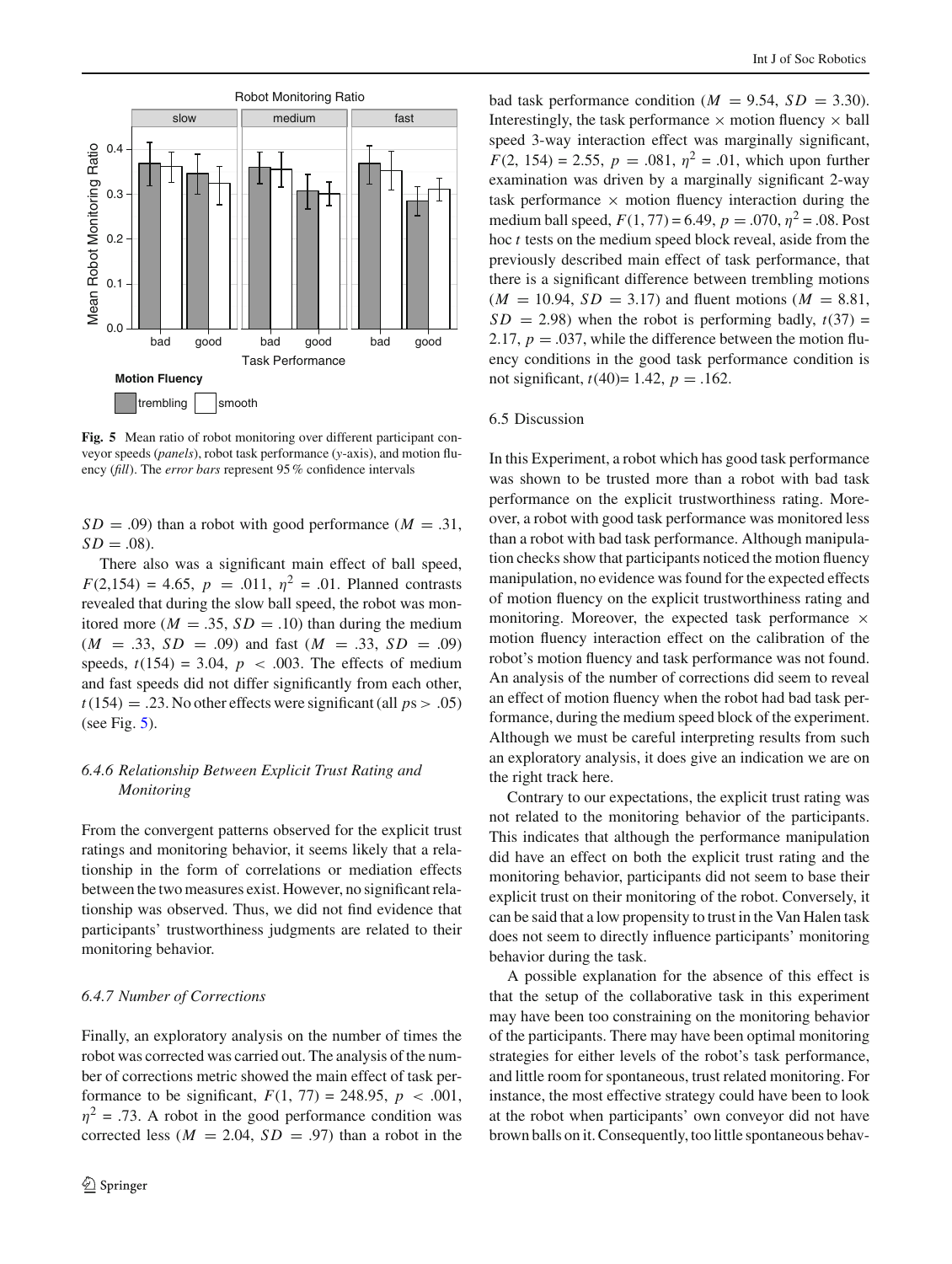ior related to trust might have been present in the monitoring behavior of the participants.

These results from Experiment 2 are not completely in line with the findings of Experiment 1, in which motion fluency did have an effect on the robot's trustworthiness and a significant task performance  $\times$  motion fluency interaction was found. It is possible that one or more differences between the video study conducted in Experiment 1 and the IVE study in Experiment 2 caused the absence of a motion fluency effect on the robot's trustworthiness.

One explanation might be that participants were too focused on their own conveyor to connect the motion fluency of the robot to its trustworthiness. Alternatively, the length of the experiment might have influenced the outcome. Participants may have grown accustomed to the motion fluency of the robot. While motion fluency may have had an effect on the trustworthiness of the robot early in the experiment, participants were asked to rate the robot much later, at the end of the experiment. Within this time, a reasonable estimate of the robot's task performance can been created and participants may have discarded the trustworthiness information derived from the robot's motion fluency. Given that previous findings in social psychology indicate that the effect of appearance is still present after multiple observations of task performance  $[20, 45]$  $[20, 45]$  $[20, 45]$ , it future research may investigate whether these findings do or do not apply to prolonged observations of behavioral style. Another difference was the presence of a baseline video in Experiment 1, which was not present in Experiment 2. Although manipulation checks show that the participants noticed the motion fluency manipulation in both experiments, the baseline video in Experiment 1 may have drawn more attention to this manipulation. Finally, individual expectations about robots in general, and the propensity to trust a robot will likely influence a participant's perception of a robot and its trustworthiness. In future research, it would be valuable to measure these variables as pre-measures in order to take these idiosyncratic differences into account.

It is also worth pointing out that a single behavioral feature, such as motion fluency, may in itself contain insufficient information to influence an explicit trustworthiness judgment in an interactive setting. Indeed, recent work on economic exchange after a short conversation between strangers has shown that trustworthiness is derived from a multitude of small nonverbal gestures [\[15](#page-11-13)]. It is possible that a similar, more encompassing strategy to use such behavioral features for trustworthiness judgments might work here as well.

# **7 Summary and Conclusion**

As far as we know, the current research is the first to combine both performance and behavioral manipulations of trustworthiness of a humanoid robot in an HRI scenario. In the experiments presented here, we have reaffirmed that a social robot's trustworthiness is chiefly influenced by its performance on a task [\[14](#page-11-12)]. Features of a robot's behavioral style (such as motion fluency, hesitations and gaze behavior in Experiment 1), and motion fluency (in Experiment 2) are noticed by participants. There is also preliminary evidence these manipulations may lead to changes in the participants' behavior, although we should not jump to conclusions, considering the exploratory nature of this analysis. Motion fluency was identified to affect a robot's trustworthiness in a non-collaborative VHRI experiment. In the follow up experiment in an interactive setting using IVET, this effect was not present. In the interactive setting, a robot's task performance did seem to have a marginal significant influence on participants' monitoring behavior during the experiment but it was not possible to connect monitoring behavior with the explicit trustworthiness judgment about the robot.

The current research also demonstrates that it is possible to experimentally investigate HRI with video and IVET. As we have noted, all methods used in social HRI research have their merits and downsides. Therefore, researchers might first want to try out the effects of their designs in a relatively inexpensive video experiment to see whether robot behavior designed in simulation generates the expected explicit response in participants. If these results are satisfactory, interactive experiments in IVE can be conducted with a virtual robot, and as a final step the results from the IVE experiments should be validated in a dynamic live robot experiment. Studies using VHRI and IVE paradigms do permit a relatively efficient way of manipulating robot behavioral styles, and sampling human responses to them. For instance, if Experiment 2 had been carried out with a real robot instead, the cost would have been much higher than with the IVE that we used. From this perspective, video and IVET studies should not be seen as the end goal in a research line, but can best be treated as valuable stepping stones to explore the feasibility of the many potential avenues in Human Robot Interaction research.

This research also reveals the difficulties involved in replicating the effects found in a non-interactive video experiment to more interactive settings using IVET, and it is to be expected that results from IVET studies in turn do not directly translate to HRI in the real world. It is possible that effects of behavioral style on trust might be found more easily when participants can direct their complete attention to the robot, while in more realistic settings participants can get too distracted to make these higher level inferences about a robot's behavior. The fact that the effects from a subtle behavioral manipulation did not carry over from a relatively passive experimental paradigm (VHRI) to another more interactive one (IVE) is an important consideration when designing future social HRI experiments.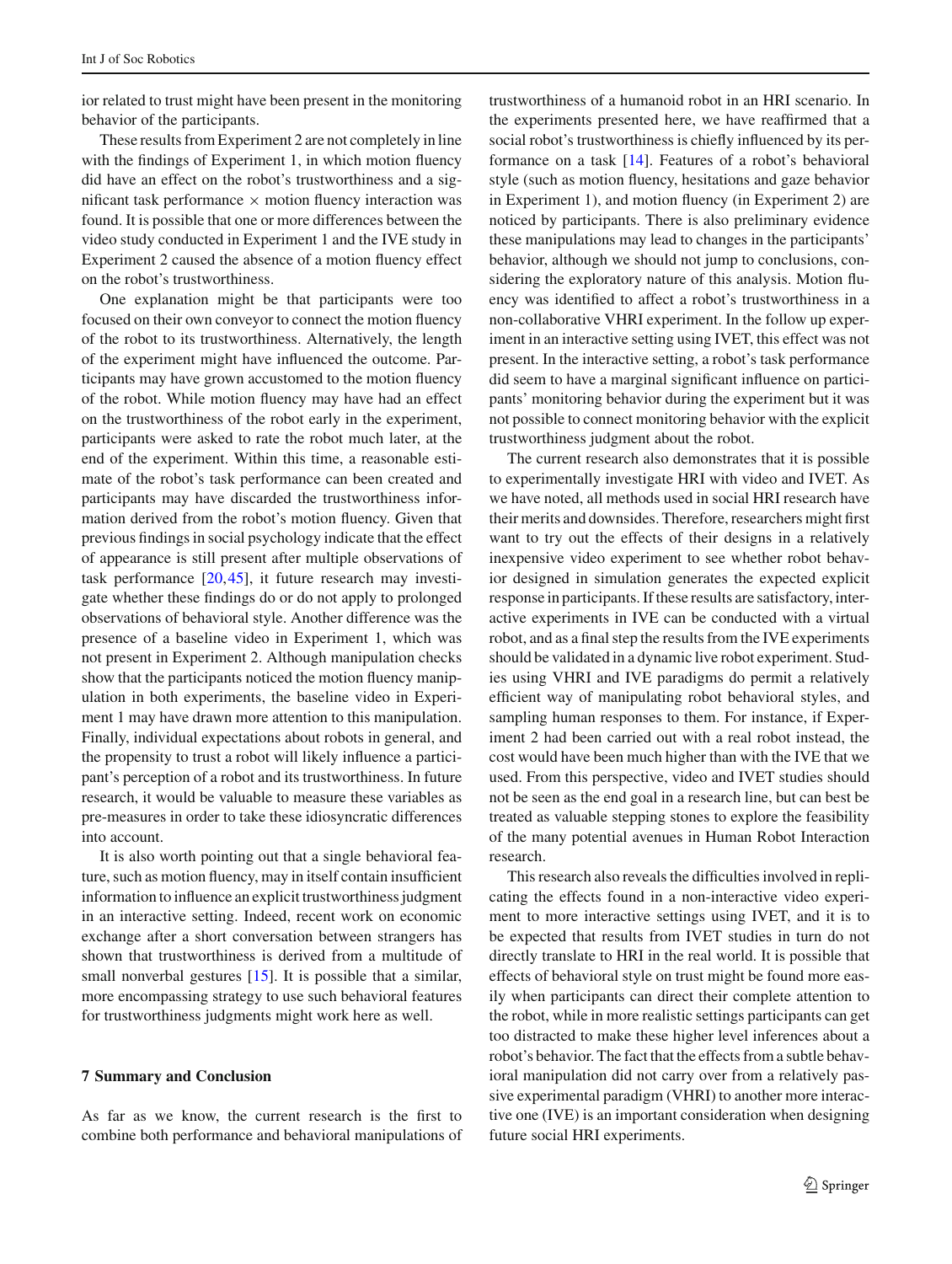#### <span id="page-11-0"></span>**References**

- 1. Young JE, Hawkins R, Sharlin E, Igarashi T (2009) Toward acceptable domestic obots: applying insights from social psychology. Int J Soc Robot 1:95–108
- <span id="page-11-1"></span>2. Sztompka P (1999) Trust: a social theory. Cambridge University Press, Cambridge
- <span id="page-11-2"></span>3. Sanfey A (2007) Social decision-making: insights from game theory and neuroscience. Science 318:598–602
- <span id="page-11-3"></span>4. Mayer R, Davis J, Schoorman F (1995) An integrative model of organizational trust. Acad Manag Rev 20(3):709–734
- <span id="page-11-4"></span>5. Schoorman F, Mayer R, Davis J (2007) An integrative model of organizational trust: past, present, and future. Acad Manag Rev 32(2):344–354
- <span id="page-11-5"></span>6. Simpson JA (2007) Psychological foundations of trust. Curr Dir Psychol Sci 16(5):264–268
- <span id="page-11-6"></span>7. Lee J, See K (2004) Trust in automation: designing for appropriate reliance. Hum Factors 46(1):50–80
- <span id="page-11-7"></span>8. Axelrod R, Hamilton WD (1981) The evolution of cooperation. Science 211(4491):1390–1396
- <span id="page-11-8"></span>9. Willis J, Todorov A (2006) First impressions: making up your mind after a 100-Ms exposure to a face. Psychol Sci 17(7):592–598
- 10. Oosterhof NN, Todorov A (2008) The functional basis of face evaluation. Proc Natl Acad Sci 105(32):11087–11092
- <span id="page-11-9"></span>11. Dotsch R, Todorov A (2012) Reverse correlating social face perception. Soc Psychol Pers Sci 3(5):562–571. doi[:10.1177/](http://dx.doi.org/10.1177/1948550611430272) [1948550611430272](http://dx.doi.org/10.1177/1948550611430272) NULL
- <span id="page-11-10"></span>12. Kaul TJ, Schmidt LD (1971) Dimensions of interviewer trustworthiness. J Couns Psychol 18(6):542–548. doi[:10.1037/h0031748](http://dx.doi.org/10.1037/h0031748)
- <span id="page-11-11"></span>13. Roll WV, D SL, Kaul TJ (1972) Perceived interviewer trustworthiness among black and white convicts. J Couns Psychol 19(6):537– 541
- <span id="page-11-12"></span>14. Hancock PA, Billings DR, Schaefer KE, Chen JYC, de Visser EJ, Parasuraman R (2011) A meta-analysis of factors affecting trust in human–robot interaction. Hum Factors 53(5):517–527
- <span id="page-11-13"></span>15. DeSteno D, Breazeal C, Frank RH, Pizarro D, Baumann J, Dickens L, Lee JJ (2012) Detecting the trustworthiness of novel partners in economic exchange. Psychol Sci 20(10):1–8. doi[:10.1177/](http://dx.doi.org/10.1177/0956797612448793) [0956797612448793](http://dx.doi.org/10.1177/0956797612448793)
- <span id="page-11-14"></span>16. Petty RE, Cacioppo JT (1986) Communication and persuasion: central and peripheral routes to attitude change. Springer, New York
- <span id="page-11-15"></span>17. Brewer MB (1988) A dual process model of impression formation. Erlbaum Associates, Hillsdale
- <span id="page-11-16"></span>18. Berg J, Dickhaut J, McCabe K (1995) Trust, reciprocity, and social history. Games Econ Behav 10(1):122–142
- <span id="page-11-17"></span>19. van 't Wout M (2008) Friend or foe: the effect of implicit trustworthiness judgments in social decision-making. Cognition 108:796– 803
- <span id="page-11-18"></span>20. Chang LJ, Doll BB, van 't Wout M, Frank MJ (2010) Seeing is believing: trustworthiness as a dynamic belief. Cogn Psycho 61:87– 105
- <span id="page-11-19"></span>21. Mumm J, Mutlu B (2009) Human–robot proxemics: physical and psychological distancing in human–robot interaction. In: Proceedings of artificial intelligence and simulation of behavior convention (AISB 09), Lausanne, Switzerland
- 22. Takayama L, Pantofaru C (2009) Influences on proxemic behaviors in human–robot interaction. In: Proceedings of the IEEE/RSJ international conference on intelligent robots and systems (IROS). IEEE, St Louis, Missouri, pp 5495–5502
- <span id="page-11-20"></span>23. Heerink M, Kröse B, Evers V, Wielinga B (2010) Relating conversational expressiveness to social presence and acceptance of an assistive social robot. Virtual Real 14:77–84
- <span id="page-11-21"></span>24. Walters ML, Lohse M, Hanheide M, Wrede B, Syrdal DS, Koay KL, Green A, Hüttenrauch H, Dautenhahn K, Sagerer G (2011)

Evaluating the robot personality and verbal behavior of domestic robots using video-based studies. Adv Robot 25:2233–2254

- 25. Walters ML (2008) The design space for robot appearance and behaviour for social robot companions. PhD Thesis, University of Hertfordshire
- 26. Syrdal DS, Koay KL, Gácsi M, Walters ML, Dautenhahn K (2010) Video prototyping of dog-inspired non-verbal affective communication for an appearance constrained robot. In: Proceedings of the 19th IEEE international symposium on robot and human interative communication. Principe de Piemonte, Italy, pp 632–637
- 27. Syrdal DS, Otero N, Dautenhahn K (2008) Video prototyping in human–robot interaction: results from a qualitative study. In: Abascal J, Fajardo I, Oakley I (eds) Proceedings of the 15th European congerence on cognitive ergonomics: the ergonomics of cool interaction. ACM New York, NY, Madeira, Portugal, pp 1–8
- <span id="page-11-22"></span>28. Takayama L, Dooley D, Ju W (2011) Expressing thought: improving robot readability with animation principles. In: Proceedings of human–robot interaction conference: HRI 2011. Lausanne, Switzerland, pp 69–76
- <span id="page-11-23"></span>29. Dautenhahn K (2007) Methodology & themes of human–robot interaction: a growing research field. Int J Adv Robot Syst 4(1):103–108
- <span id="page-11-24"></span>30. Blascovich J, Loomis J, Beall A, Swinth K, Hoyt C (2002) Immersive virtual environment technology as a research tool for social psychology. Psychol Inq 13(2):103–124
- <span id="page-11-25"></span>31. Groom CJ, Sherman JW, Conrey FR (2002) What immersive virtual environments can offer to social cognition. Psychol Inq 13(2):125– 128
- <span id="page-11-26"></span>32. Dotsch R, Wigboldus DHJ (2008) Virtual prejudice. J Exp Soc Psychol 44:1194–1198
- 33. Rinck M, Rörtgen T, Lange WG, Dotsch R, Wigboldus DHJ, Becker ES (2010) Social anxiety predicts avoidance behaviour in virtual encounters. Cogn & Emot 24(7):1269–1276. doi[:10.1080/](http://dx.doi.org/10.1080/02699930903309268) [02699930903309268](http://dx.doi.org/10.1080/02699930903309268)
- <span id="page-11-27"></span>34. Rinck M, Kwakkenbos L, Dotsch R, Wigboldus DHJ, Becker ES (2010) Attentional and behavioural responses of spider fearfuls to virtual spiders. Cogn & Emot 24(7):1199–1206. doi[:10.1080/](http://dx.doi.org/10.1080/02699930903135945) [02699930903135945](http://dx.doi.org/10.1080/02699930903135945)
- <span id="page-11-28"></span>35. Tikhanoff V, Cangelosi A, Metta G (2011) Integration of speech and action in humanoid robots: iCub simulation experiments. IEEE Trans Auton Ment Dev 3(1):17–29
- <span id="page-11-29"></span>36. Woods S, Walters M, Koay KL, Dautenhahn K (2006) Comparing human robot interaction scenarios using live and video based methods: towards a novel methodological approach. In: Proceedings of the 9th IEEE international workshop on advanced motion control (AMC'06), New York. IEEE Press, Istanbul, Turkey, NY, pp 750–755
- <span id="page-11-30"></span>37. Yagoda RE, Gillan DJ (2012) You want me to trust a ROBOT? The development of a human–robot interaction trust scale. Int J Soc Robot 4:235–248
- <span id="page-11-31"></span>38. Bagheri N, Jamieson GA (2004) Considering subjective trust and montioring behavior in assessing automation-induced "Complacency". In: Proceedings of the human performance, situation awareness and automation conference, SA Technologies, Marietta, GA, pp 1–6
- <span id="page-11-32"></span>39. Walters ML, Dautenhahn K, Te Boekhorst R, Koay KL, Syrdal DS, Nehaniv CL (2009) An empirical framework for human–robot proxemics. In: New frontiers in human–robot interaction, Edinburgh, Scotland
- <span id="page-11-33"></span>40. Iwata H, Sugano S (2009) Design of human symbiotic robot TWENDY-ONE. In: IEEE international conference on robotics and automation, pp 580–586
- <span id="page-11-34"></span>41. Ambady N, Weisbuch M (2010) Nonverbal behavior. Handbook of social psychology. Harvard University Press, New York, pp 464– 497